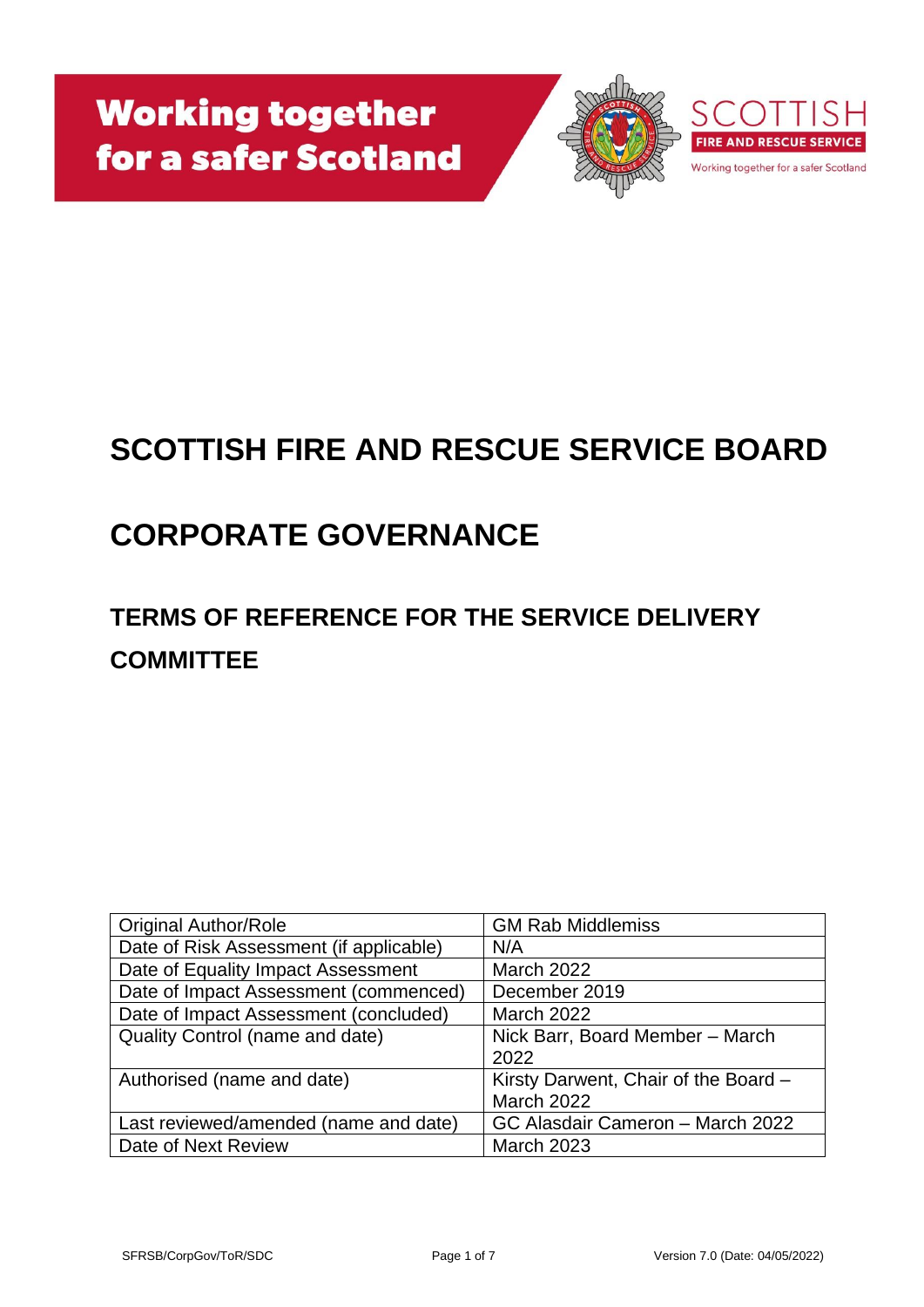

## **SCOTTISH FIRE AND RESCUE SERVICE BOARD**

## **CORPORATE GOVERNANCE**

**TERMS OF REFERENCE FOR THE SERVICE DELIVERY COMMITTEE**

- **1. [INTRODUCTION](#page-2-0)**
- **2. [MEMBERSHIP](#page-2-1)**
- **3. [REPORTING](#page-2-2)**
- **4. [RESPONSIBILITIES](#page-3-0)**
- **5. [RIGHTS](#page-3-1)**
- **6. [ACCESS](#page-4-0)**
- **7. [MEETINGS](#page-4-1)**
- **8. [RELATIONSHIP TO OTHER COMMITTEES](#page-5-0)**
- **9. [INFORMATION REQUIREMENTS](#page-5-1)**

**APPENDIX 1 – [COMMITTEE MEMBERSHIP](#page-6-0)**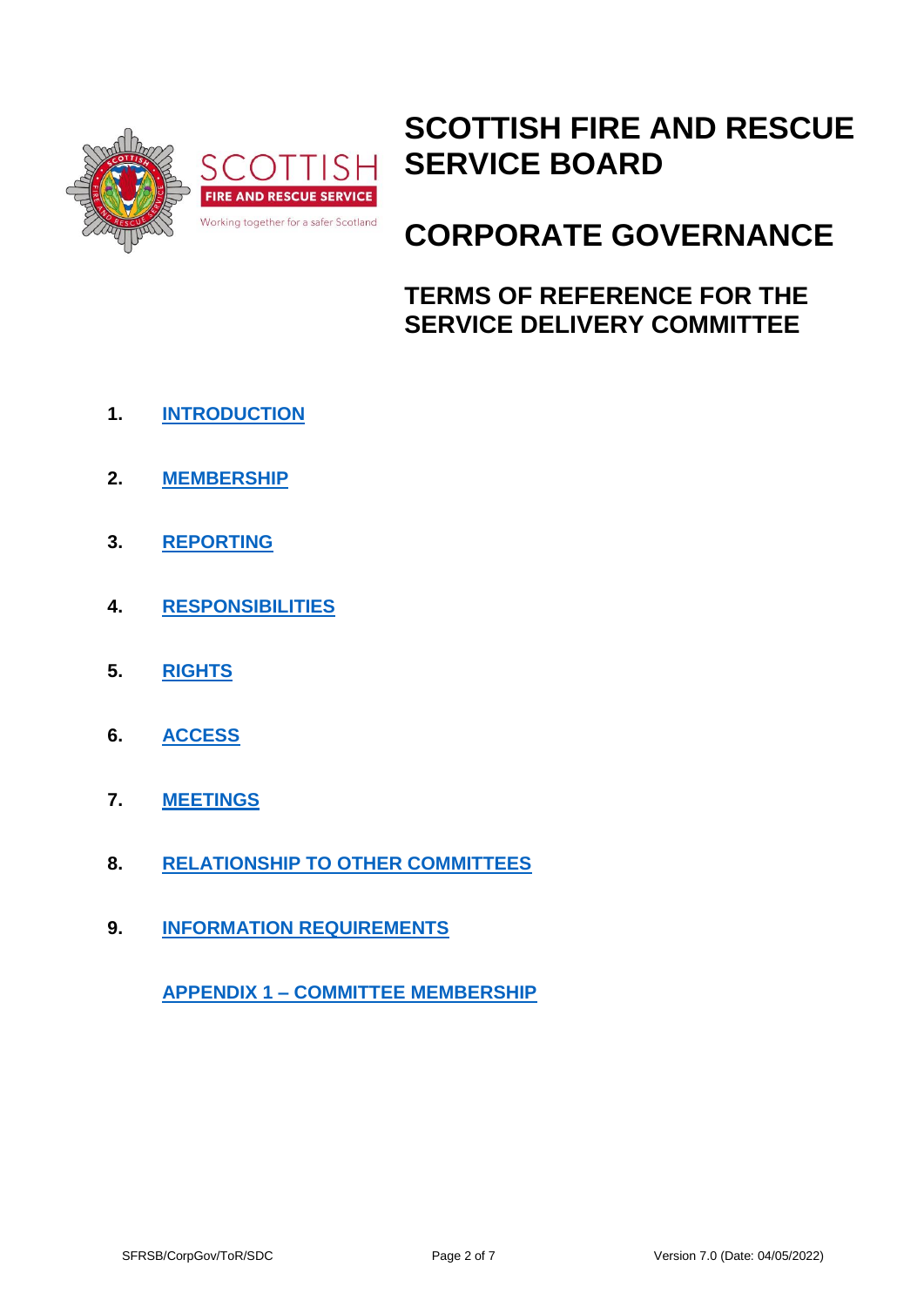#### <span id="page-2-0"></span>**1. INTRODUCTION**

- 1.1 The Scottish Fire and Rescue Service (SFRS) have established a Committee of the Board, known as the Service Delivery Committee ("the Committee").
- 1.2 The overall purpose of the Committee is to scrutinise and challenge the safety, quality and performance of service delivery across Scotland, providing assurance to the Board.
- 1.3 The Committee is authorised by the Board to make decisions within their limits of responsibilities under these Terms of Reference.
- 1.4 Along with all staff, the Board and its Committees have a key part to play embedding and living ['Our Values'](https://www.firescotland.gov.uk/media/1136497/sfrs-values-framework.pdf), Safety, Teamwork, Respect and Innovation.

### <span id="page-2-1"></span>**2. MEMBERSHIP**

- 2.1 The Committee will comprise five members appointed by the Board, including a Chair and Deputy Chair. The Committee will be supported by the Deputy Chief Officer, Director of Service Delivery, Director of Training, Safety and Assurance and other staff, as appropriate to the agenda.
- 2.2 The Committee may invite representatives of related partner organisations, as appropriate, to Committee meetings to assist with the work of the Committee.
- 2.3 The composition and effectiveness of the Committee will be reviewed annually by the Board. A full list of the membership is detailed in [Appendix 1.](#page-6-0)

#### <span id="page-2-2"></span>**3. REPORTING**

3.1 Minutes of the meetings of the Committee will be submitted to meetings of the Board. The Committee may submit special reports to the Board as required.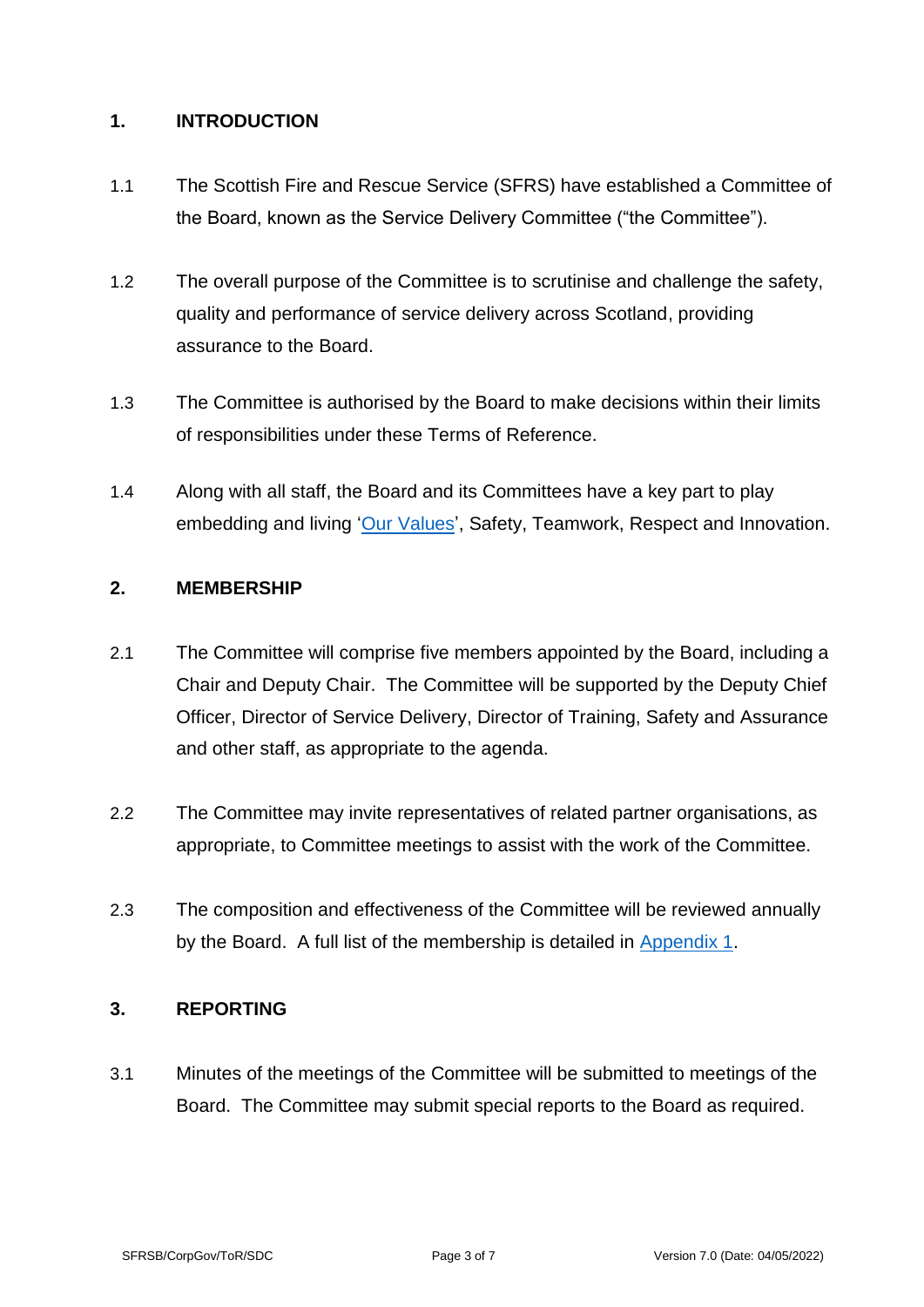#### <span id="page-3-0"></span>**4. RESPONSIBILITIES**

- <span id="page-3-2"></span>4.1 The primary responsibility of the Committee is to effectively scrutinise, challenge and ensure continuous improvement in relation to:
- Safety and risk reduction;
- Quality assurance, benchmarking and standards;
- Performance and outcomes:
- Horizon scanning.
- 4.2 The broad areas of responsibility give the Committee scope to continually monitor and review Service Delivery related matters as deemed necessary. This scope of responsibility also includes operational medically related matters, such as Clinical Governance, notwithstanding joint working arrangements with partner agencies.
- 4.3 All Committees must endeavour to avoid duplication of work of other Committees by focusing on specific delegated areas of responsibility. Overall co-ordination of work is overseen by the Integrated Governance Forum – [Section 8.2.](#page-5-2)

## <span id="page-3-1"></span>**5. RIGHTS**

5.1 The Committee is authorised by the Board to make decisions within their limits of responsibilities under these Terms of Reference as detailed within [Section](#page-3-2)  [4.1.](#page-3-2) This however is subject to ensuring that any decision made does not adversely impact on the Strategic Direction of the SFRS, which will continue to be subject to SFRS Board scrutiny and governance arrangements.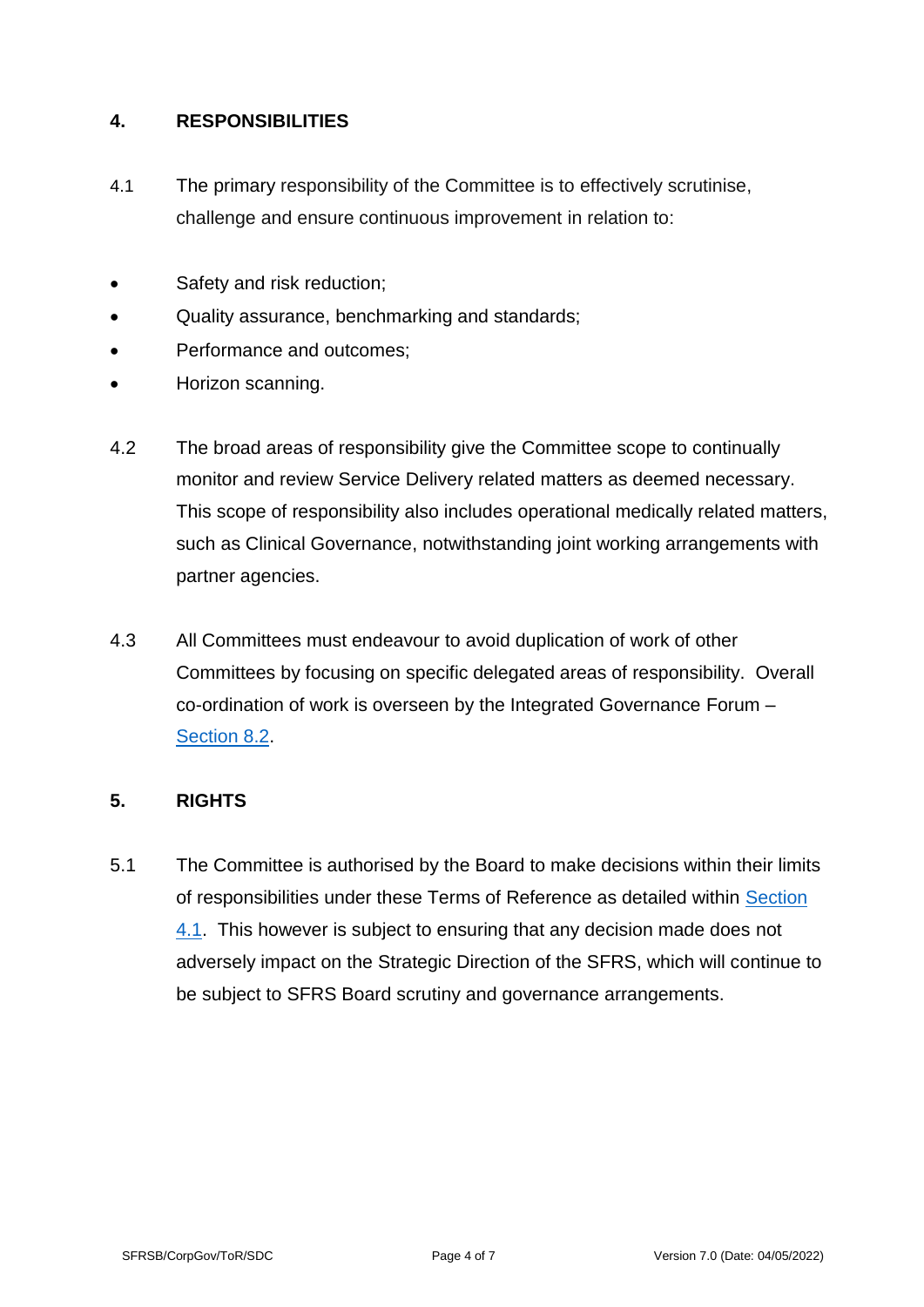### 5.2 The Committee may:

- Scrutinise the delegated areas of responsibility referred to in [Section 4](#page-3-0) above;
- Invite additional members for a limited period to provide specialist assistance. However, where there is associated expense, this must have prior approval from the Chair of the Board and Accountable Officer;
- Procure specialist advice at the expense of the organisation, subject to budgets agreed by the Chair of the Board and Accountable Officer;
- Approve previous Committee minutes at the next Committee meeting;
- Hold private workshop sessions as required for development purposes and to accommodate organisational input and support.

## <span id="page-4-0"></span>**6. ACCESS**

6.1 Members of the Strategic Leadership Team, as required, will have free and confidential access to the Chair of the Committee.

#### <span id="page-4-1"></span>**7. MEETINGS**

- 7.1 The procedures for meetings of the Committee are:
- To meet formally and in public at least on a quarterly basis;
- To consider and agree, in line with the Standing Orders, whether any item on the Agenda needs to be considered in private;
- For the Chair of the Committee, in consultation with Members, to request an additional meeting if considered necessary;
- A minimum of 3 Committee members will be present for the meetings to be deemed quorate;
- In the absence of the Chair, the Deputy Chair will assume the responsibilities of the Chair. In both their absence and in agreement with the remaining three Committee members present, any one member is authorised to assume the role of Chair for the duration of the meeting.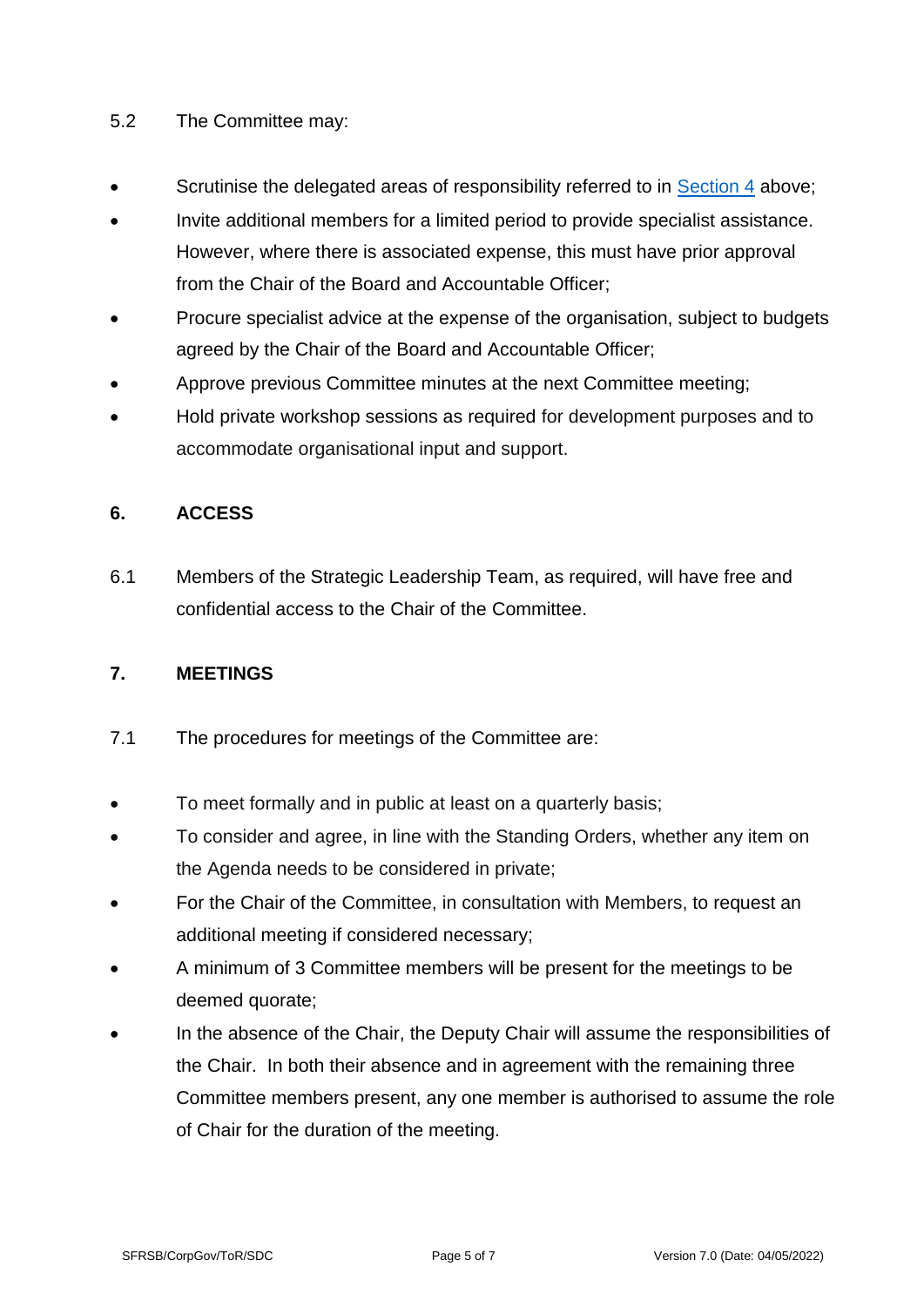## <span id="page-5-0"></span>**8. RELATIONSHIP TO OTHER COMMITTEES**

- 8.1 The Committee will have strategic relationships with these Committees:
- Change;
- People;
- Audit and Risk Assurance.
- <span id="page-5-2"></span>8.2 The Integrated Governance Forum will assist by reviewing and co-ordinating intended outcomes between Committees to prevent duplication and ensure alignment of business, while capturing any common themes across all Committees.

### <span id="page-5-1"></span>**9. INFORMATION REQUIREMENTS**

9.1 All relevant documentation for the Committee must be provided as per the schedule for their meetings.